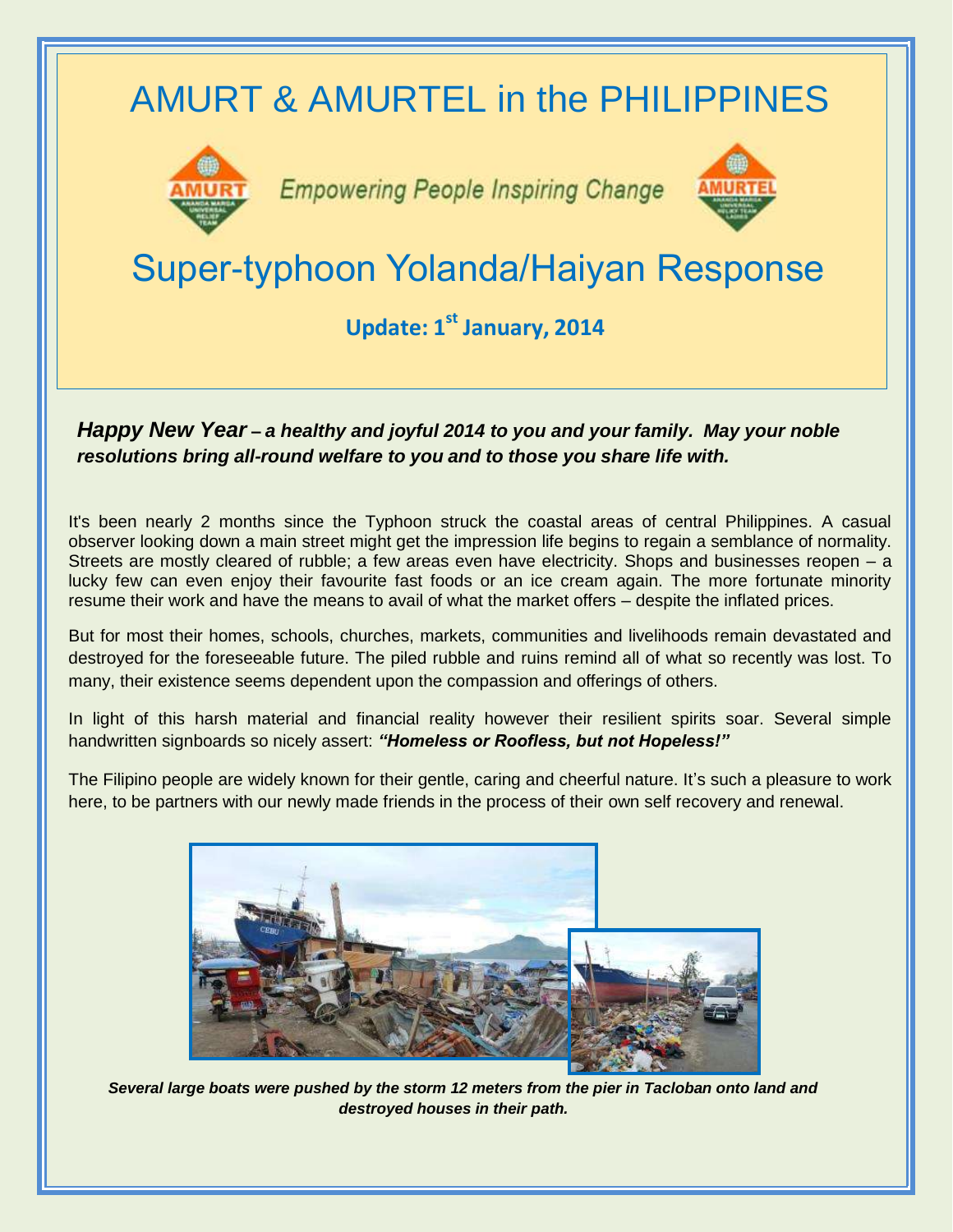Celia's Story: AMURT's base camp in Tacloban is at LNK Enterprises. Maria Celia Go is an employee of LNK whose family was raised and lived in Baranguay Santa Cruz, in the Tanauan municipality, about 30 minutes south of Tacloban. Celia's parents survived Yolanda by clinging to a sturdy bamboo tree that grew directly behind a larger coconut tree. They witnessed the 24 foot high wall of water that destroyed their home, the local school and so much more. Celia lost her sister and 11 other cousins, aunts and uncles. Only after already mourning the loss, her sister's body was found while clearing away rubble. Santa Cruz lost more than 20% of its population of just over 1,000 residents.

Celia has been instrumental in helping AMURT reach and serve survivors in Santa Cruz and other more distant Baranguay. As an active volunteer her efforts meant people's immediate needs such as food and medical care were taken care of. She now helps us liaise with community leaders and members to discuss and plan future steps.



Celia: *" Being a volunteer I feel so blessed that I had the chance to help my fellow victims, especially my co-Barangays through AMURT and FVRC\* team. Seeing people smile whenever they receive food makes me feel really happy.*

*"I have lost all the things I had, but I am still very thankful because I have been part of this group!"*

\*FVRC: Federation of Volunteersthrough Radio Communication, one of AMURT's partner NGOs in the Tacloban area.

AMURT selected Santa Cruz as a focus point (900 residents, including 207 families with 269 children). The first priority is to restore and improve their water supply system: five public taps all of which were destroyed. Livelihood restoration is another form of assistance under discussion. Bayanihan, or communal labor, and mutual self-help is agreed to as a fundamental principle for all future joint efforts.

*There is a vast need matched by an equally great potential to help people jumpstart their capacity to generate income. Livelihood and adequate shelter are now their top priorities. Each of these endeavors requires your continued, generous support.*



*One of the many broken homes in Santa Cruz A simple hut or tent is home for most*

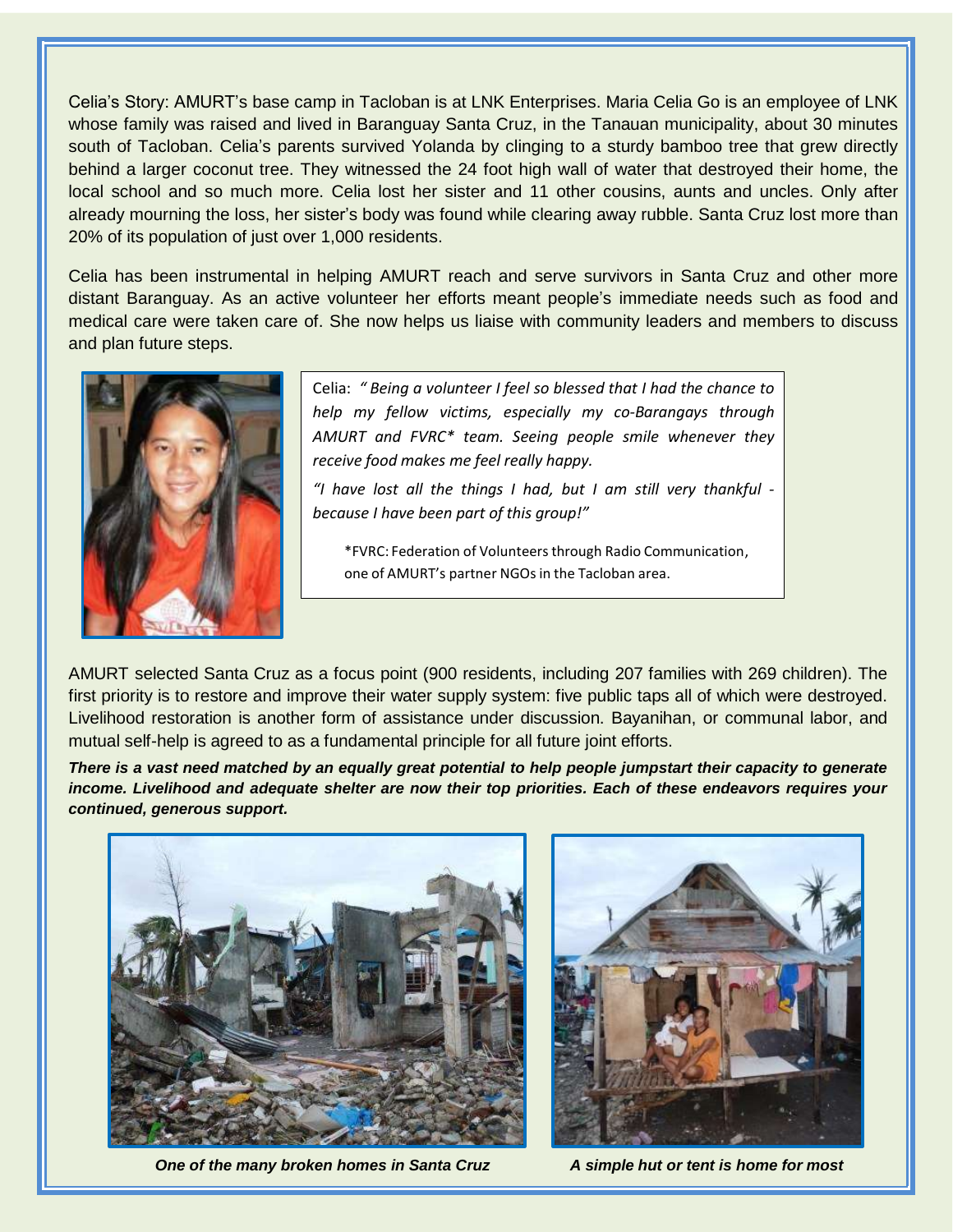**Xmas Distribution –** On 23rd December AMURT and FVRC volunteers provided some Xmas cheer for the families of Santa Cruz through the distribution of toys and games to the children, foods especially requested for the traditional Nochebuena (Christmas Eve) dinner and household items including floor mats, bed sheets (as blanket) and kerosene jar lamps. Food items included fresh vegetables and fruits which many had not eaten since the storm. The following sports and recreation equipment was presented to the Baranguay Captain for community use: 3 basketballs (with two nets), 1 volleyball, 1 soccer ball, 2 badminton sets, a ping pong set and 2 chess sets as well as a basic set of 1<sup>st</sup> aid and medical supplies.















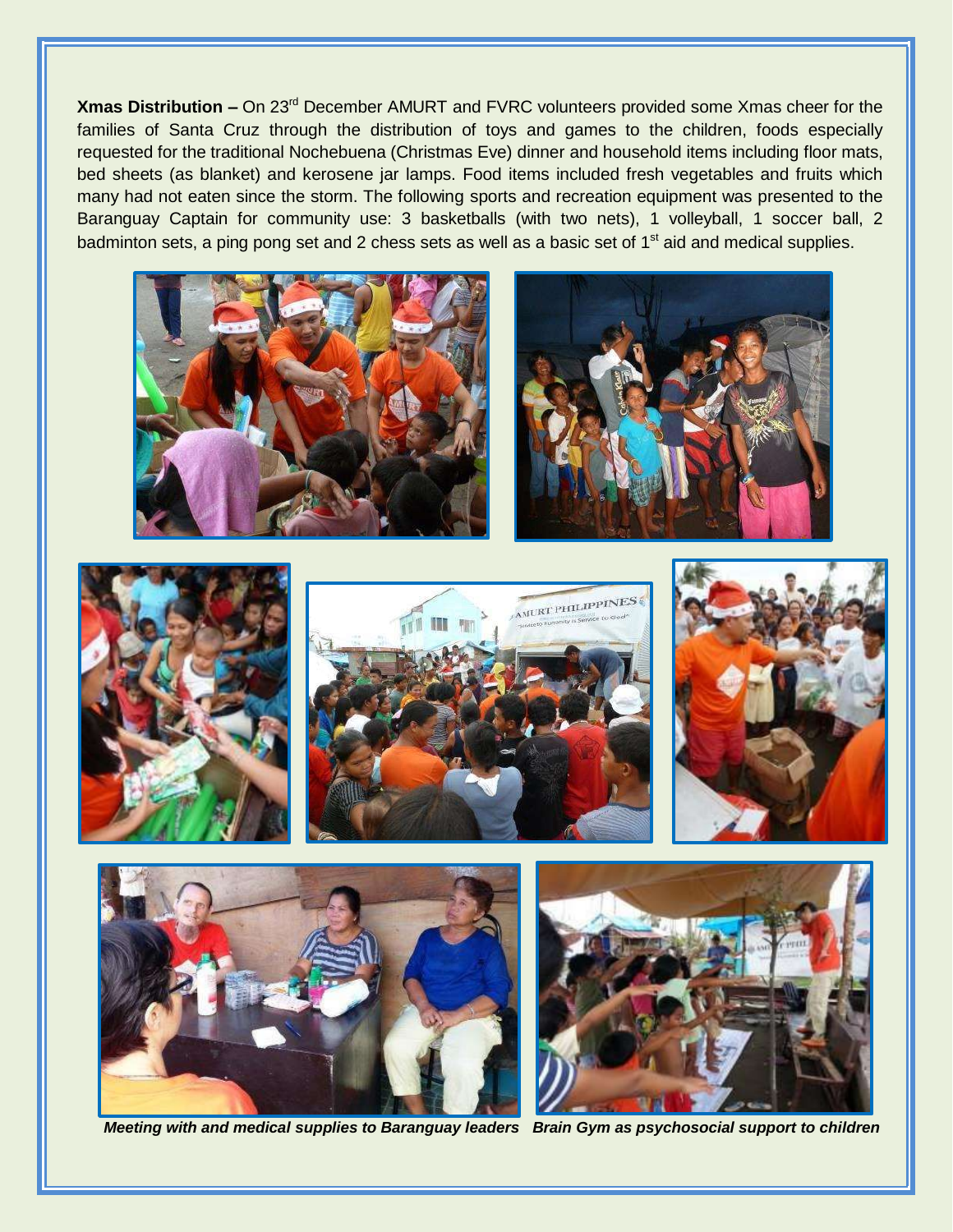## **AMURT / KNH Partnership in Eastern Samar –**

## **Rebuilding Houses, Schools and Day Care Centers; Restoring Healthy Minds and Right Livelihoods…**

AMURT's efforts in the municipalities of Salcedo, Mercedes and Guiuan in Eastern Samar are lead by Dada Nirmalakrsnananda (Kurt Behringer) and Didi Ananda Shubra (Sylvia Cabanban). Each has assembled a local team with specialised skills. This is the region where Yolanda first hit the shores of this country.



 *AMURT's civil engineering staff manages the demolition, renovation and construction of schools, day care centers and houses.*

In the first phase of work 31 day care centers and 34 schools will be either repaired or built anew. In two neighbouring Baranguays, 120 new houses will be built and 58 will be repaired. Fifty percent of these new houses are for families being relocated to safer areas, further from the beaches where they previously resided.



*What remains of the Buabua Day Care Center… and the Lusod Day Care Center as it's always been.*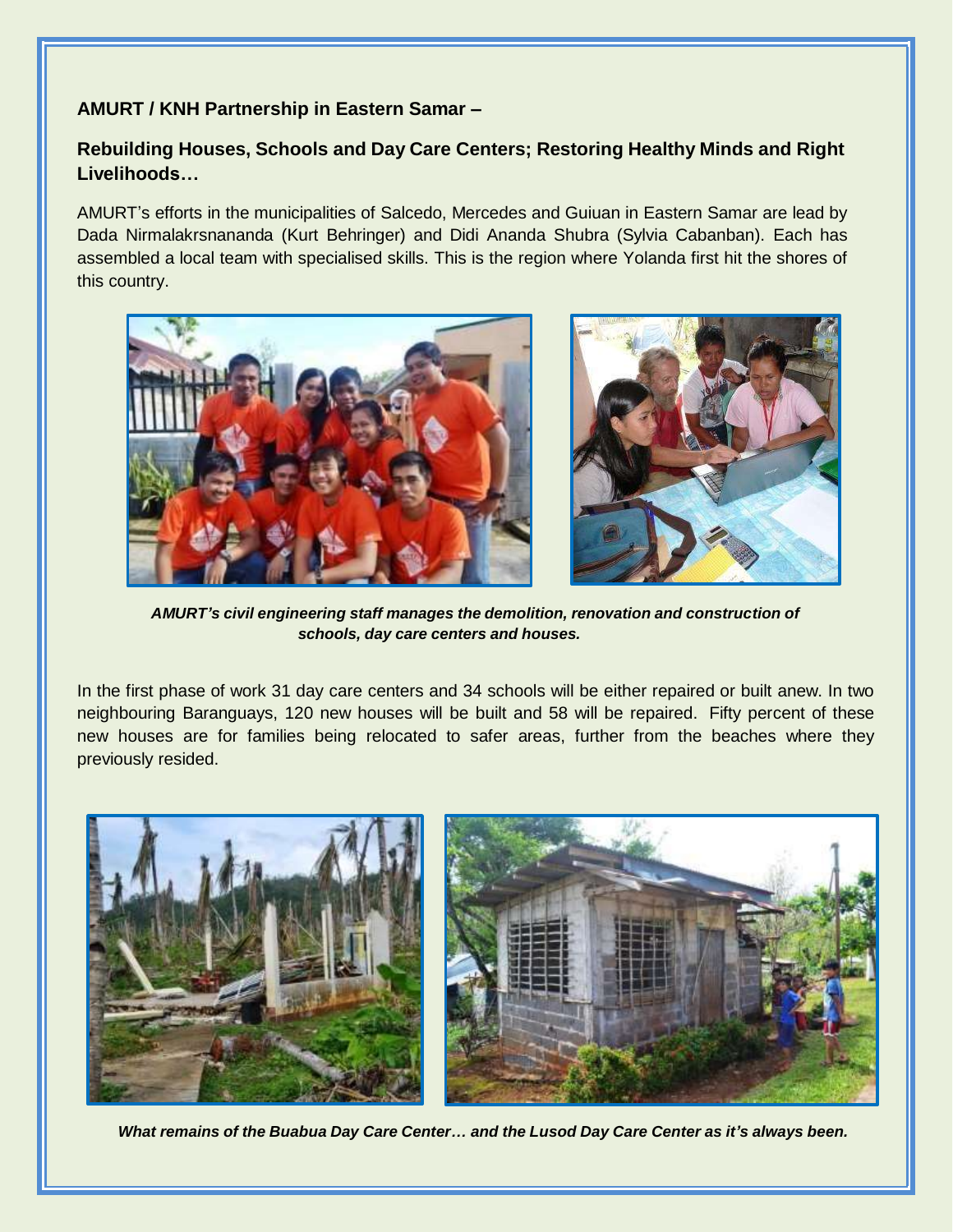*Some schools need new roofs and ceilings, some require complete rebuilding…*





Our psychosocial support team visits four schools in four different Baranguay each day bringing joy and creative expression to as many as 120 children daily. Games, song and dance uplift the spirit, convey moral lessons and are great fun for the kids. An additional five Baranguays will now be added in 2014.

Five teachers have been trained and four more will soon be added. Training in Trauma/Stress Debriefing was completed this past weekend. Fifteen children receive special attention through counseling.





*Didi trains and works with teachers, social workers and a child psychologist to provide psychosocial support for traumatized children and families*